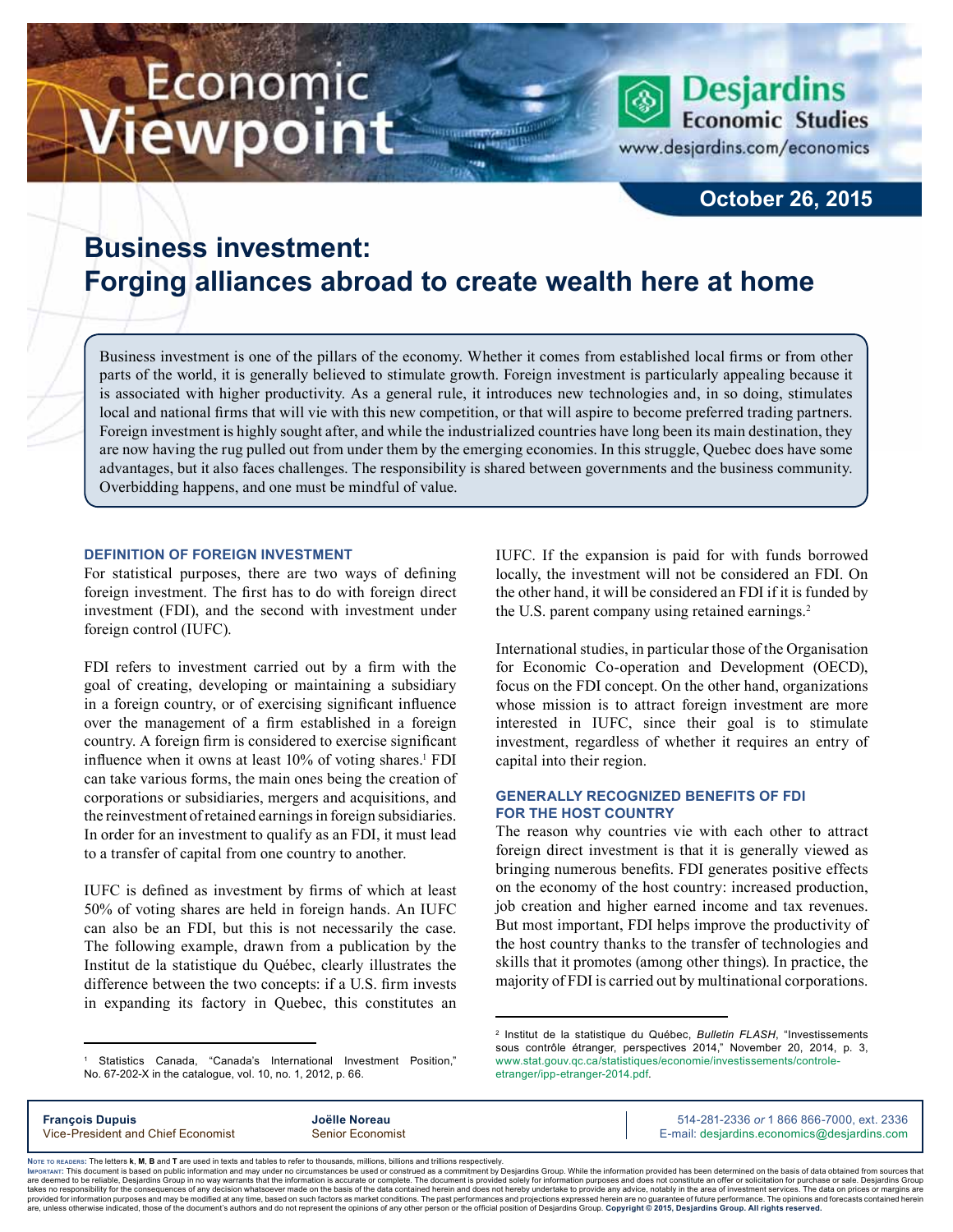When they set up a subsidiary abroad, the host country benefits from new technologies and the expertise of highly qualified labour that comes with it. Over the more or less long term, this new knowledge and new skills will spread through the industry, enabling local firms to improve their productivity.<sup>3</sup>

FDI also generally leads to greater competition, forcing local firms to improve their productivity in order to remain competitive. Furthermore, multinational corporations have high quality standards for their inputs. Consequently, their local suppliers will be encouraged to improve their products and their production processes, which will help increase their productivity.<sup>4</sup> Finally, thanks to the vast distribution networks of multinational corporations, FDI gives the local firms that are associated with them access to new export markets.

#### **Drawbacks associated with FDI for the host country**

FDI does not only provide benefits to the host country; it also entails a number of drawbacks that must be taken into consideration. The loss of control over national industry to foreign interests certainly tops the list of risks inherent in FDI. The possibility of sustaining undue economic or political influence from the multinationals, and of losing control over strategic resources, does exist and can threaten national security and sovereignty.<sup>5</sup>

To avoid these negative consequences, countries generally impose restrictions on FDI. In some sectors, foreign shareholding can be capped, or even prohibited entirely. Foreigners may be barred from playing certain roles, such as supervisory roles, in the subsidiaries on the host country's soil. Limits may be imposed on the percentage of

**2**

foreigners who may sit on the boards of directors of firms with foreign shareholding.

In addition to the risks to the host country's security and sovereignty, FDI can generate a number of drawbacks of an economic nature: the profits earned by the subsidiaries of multinationals could be repatriated or reinvested elsewhere than in the host country, and small local firms could be stifled by the competition from large multinational corporations.

To prevent these undesirable effects, the restrictions imposed by some countries include clauses requiring foreign investors to demonstrate that their FDI will generate favourable economic benefits in the host country. Some regulations also limit the hiring of foreign workers, in order to protect national employment. Over time, however, the restrictions intended to protect host countries from the potential negative effects of FDI on their economies have tended to diminish, as a consensus has emerged that those effects are far outweighed by the economic benefits.

Yet, the positive effect of inward FDI on the host country's economic growth has not been demonstrated in black and white, despite numerous empirical studies carried out on the subject around the world. There are many reasons for this. First, the empirical studies' focus on total FDI rather than on FDI by sector tends to mask the major positive effects that FDI can have in certain sectors. Also, the type of FDI is not always taken into consideration. For instance, the creation of a subsidiary of a foreign corporation in the host country will probably not have the same effect on the country's economic growth as the acquisition of an existing national firm by a foreign corporation. Finally, the effect of FDI on economic growth depends on the level of the host country's development (economic, political, social, cultural or other). For example, in the absence of a qualified local labour force, it could be impossible for the host country to integrate the new technologies brought by the FDI. The absence of developed financial markets, or of a solid institutional infrastructure, could also be an issue in some countries.<sup>6</sup> Of course, such problems do not apply in a developed economy like Canada's.<sup>7</sup>

<sup>3</sup> For more details about the channels through which knowledge and skills linked to FDI are transmitted, see: Conference Board of Canada, "The Role of Canada's Major Cities in Attracting Foreign Direct Investment," May 17, 2012, p. 12-14, [www.conferenceboard.ca/e-library/abstract.aspx?did=4817;](http://www.conferenceboard.ca/e-library/abstract.aspx?did=4817) also see: Kristelle M. Audet and Robert Gagné, "Ouverture aux investissements directs étrangers et productivité au Canada," *Centre sur la productivité et la prospérité*, HEC Montréal, October 2010, p. 60-63, [cpp.hec.ca/cms/assets/](http://cpp.hec.ca/cms/assets/documents/recherches_publiees/PP-2010-01_IDE_FRA_VC.pdf) [documents/recherches\\_publiees/PP-2010-01\\_IDE\\_FRA\\_VC.pdf](http://cpp.hec.ca/cms/assets/documents/recherches_publiees/PP-2010-01_IDE_FRA_VC.pdf).

<sup>4</sup> The authors of the study found "robust evidence for productivity spillovers from foreign-controlled plants to domestic-controlled plants arising from increased competition and greater use of new technologies among domestic plants." (p. 6): John R. Baldwin and Wulong Gu, "Global Links: Multinationals, Foreign Ownership and Productivity Growth in Canadian Manufacturing," *Research paper – The Canadian Economy in Transition* series, Micro-economic Analysis Division, Statistics Canada, December 2005, 43 p., [www.statcan.gc.ca/pub/11-622-m/11-622-m2005009-eng.pdf.](http://www.statcan.gc.ca/pub/11-622-m/11-622-m2005009-eng.pdf)

<sup>5</sup> This section is largely based on the following paper: Organisation for Economic Co-operation and Development, "Foreign Direct Investment Restrictions in OECD Countries," *Economics Department – Economic outlook*, analysis and forecasts, 9 p., [www.oecd.org/eco/](http://www.oecd.org/eco/reform/2956455.pdf) [reform/2956455.pdf.](http://www.oecd.org/eco/reform/2956455.pdf)

<sup>6</sup> For a review of the empirical literature and a presentation of explanations about the divergence of results, see: Rui Moura and Rosa Forte, "The Effects of Foreign Direct Investment on the Host Country Economic Growth – Theory and Empirical Evidence," *FEP Working Papers No. 390*, Faculty of Economics of the University of Porto, 36 p., November 2010, [www.fep.up.pt/](http://www.fep.up.pt/investigacao/workingpapers/10.11.02_wp390.pdf) [investigacao/workingpapers/10.11.02\\_wp390.pdf.](http://www.fep.up.pt/investigacao/workingpapers/10.11.02_wp390.pdf)

<sup>7</sup> The study quotes a few studies demonstrating the existence of a positive link between FDI and economic growth, productivity or employment: Conference Board of Canada, "The Role of Canada's Major Cities in Attracting Foreign Direct Investment," May 17, 2012, p. 14-16, [www.conferenceboard.ca/e-library/abstract.aspx?did=4817.](http://www.conferenceboard.ca/e-library/abstract.aspx?did=4817)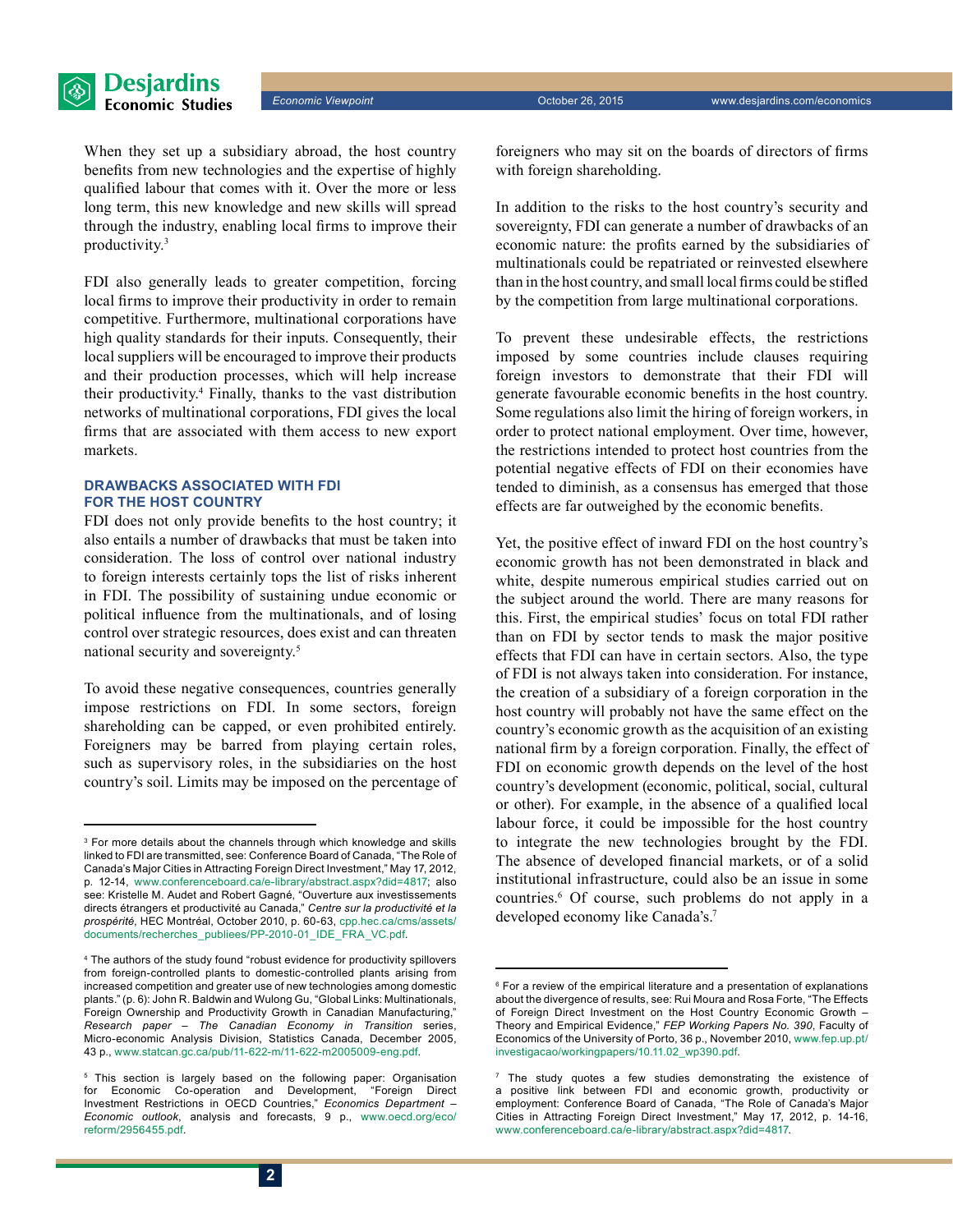

In short, it has not been conclusively demonstrated that FDI necessarily has a positive effect on the host country's economic growth, but a consensus does exist regarding the numerous economic benefits that it brings.

#### **Foreign investment in Quebec**

Around the world, FDI plunged in 2008 and 2009 due to the financial crisis and the recession that followed. Since then it has resumed an upwards trend, but its structure has changed considerably over time. At the beginning of the 2000s, over 80% of FDI was aimed at the developed countries. In 2013, the situation was reversed: the majority of FDI, i.e. 61%, went to the emerging and developing countries (EDCs). Canada was among the top 10 recipients of FDI in 2000; it now stands in 13th place, after two EDCs, namely China and Brazil (see appendix, page 10 for more details on FDI trends in the world and in Canada).

Unfortunately, no data are available on FDI in the provinces. On the other hand, from 2004 to 2011, Statistics Canada did publish national and provincial data on IUFC.<sup>8</sup> And in fact, IUFC data are probably more representative of the foreign contribution to investment than FDI data. Keep in mind that this type of investment refers to spending on nonresidential construction and on machinery and equipment carried out by firms of which at least 50% of voting shares are in foreign hands. Contrary to inward FDI, IUFC does not necessarily entail bringing capital into the country. But it does enable us to evaluate the foreign contribution to nonresidential investment made in Canada.

Although they date back a few years, the data compiled by Statistics Canada can be used to analyze IUFC trends in Quebec between 2004 and 2010 and to compare the profile of IUFC in Quebec with those of the other Canadian provinces.9 In 2010, the share of IUFC in private-sector non-residential investment reached 17% in Quebec, compared with 23% for Canada as a whole (graph 1).<sup>10</sup> The contribution by foreign firms to construction spending, in particular, was lower in Quebec than in most of the other provinces.

**Graph 1 – Proportion of IUFC in private-sector non-residential investment\* by province in 2010**

|                             | <b>Construction</b> | <b>Machinery</b><br>and equipment | <b>Total</b> |
|-----------------------------|---------------------|-----------------------------------|--------------|
| <b>Prince Edward Island</b> | 4%                  | 9%                                | 7%           |
| Saskatchewan                | 5%                  | 13%                               | 7%           |
| <b>Manitoba</b>             | 10%                 | 19%                               | 14%          |
| <b>New Brunswick</b>        | 17%                 | 17%                               | 17%          |
| Quebec                      | 8%                  | 25%                               | 17%          |
| Nova Scotia                 | 15%                 | 25%                               | 20%          |
| <b>British Columbia</b>     | 23%                 | 24%                               | 23%          |
| Alberta                     | 27%                 | 21%                               | 24%          |
| Ontario                     | 12%                 | 35%                               | 27%          |
| Newfoundland and Labrador   | 65%                 | 39%                               | 57%          |
| Canada                      | 19%                 | 27%                               | 23%          |

and social services, educational services and the housing sector. Sources: Statistics Canada and Desjardins, Economic Studies

The share of foreign investment depends to a great extent on the industrial structure of the provinces. In Newfoundland and Labrador, Alberta and British Columbia, for example, the share of IUFC in construction spending is very high due to the importance of the oil and gas sector in those provinces. In fact, a large number of Canada's oil and natural gas producers are subsidiaries of foreign firms. In Ontario, on the other hand, the share of IUFC is far larger in machinery and equipment investment than in construction investment. This is due to the size of the auto sector in that province, which is dominated by U.S. and Japanese companies.

In Quebec, the manufacturing sector represents a significant share of the economy. This is reflected in the IUFC, since this is the sector that captures the largest share of total foreign capital spending, i.e. 26% (graph 2). In addition, 19% of IUFC goes to the real estate industry, a much larger proportion than in Canada as a whole (12%). On the other hand, the share of IUFC in the mining, oil and gas extraction sector is low in Quebec compared with the national average, which is not surprising, given that Quebec produces very little crude oil and natural gas.



<sup>8</sup> Statistics Canada, "Foreign and Domestic Investment in Canada," No. 61-232-X in the catalogue.

<sup>9</sup> In 2013 and in 2014, the Institut de la statistique du Québec compiled estimates of IUFC in Quebec. Unfortunately, those estimates are not comparable to those of Statistics Canada because the two statistical organizations used different methods to prepare their estimates.

<sup>&</sup>lt;sup>10</sup> Here we present the data from 2010, not those of 2011, because the latter were only forecasts when Statistics Canada published them.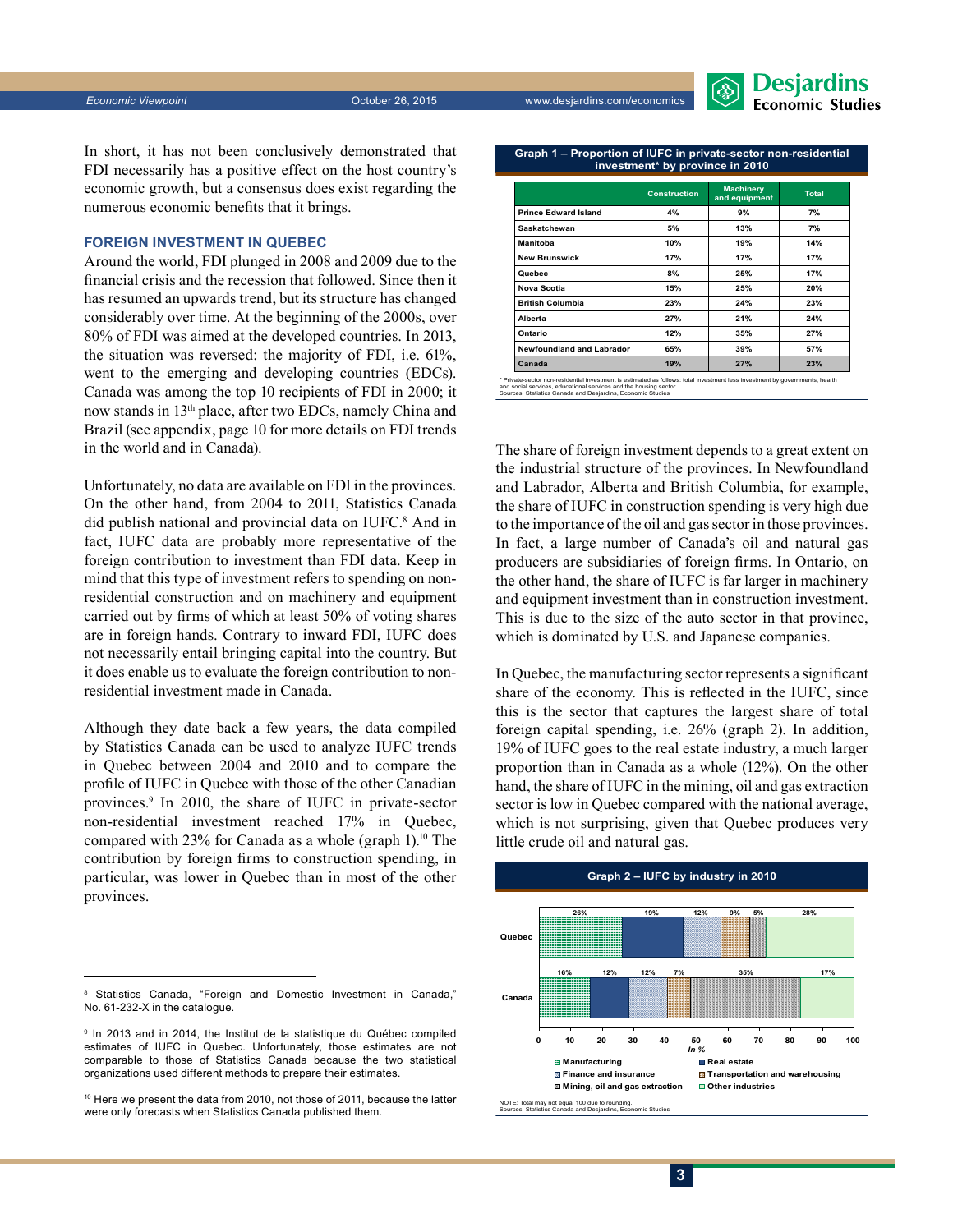

*Economic Viewpoint* October 26, 2015 www.desjardins.com/economics

From 2004 to 2007, the share of IUFC in private-sector nonresidential investment rose in Quebec (graph 3).<sup>11</sup> In 2007, it even surpassed that of all the other parts of Canada. Subsequently it followed a much steeper downwards trend than was the case in the rest of Canada. The difference is largely due to the size of foreign investment in the mining, oil and gas extraction industry. In 2010, for example, the deviation between the share of IUFC in private-sector non‑residential investment in Quebec and in the rest of Canada reached seven percentage points (i.e. 24% less 17%), but just three percentage points (i.e. 21% less 18%) if we exclude the mining, oil and gas extraction sector from the calculations (graph 3).

| Graph 3 – Proportion of IUFC in private-sector non-residential<br>investment |              |                            |                                             |                            |  |  |
|------------------------------------------------------------------------------|--------------|----------------------------|---------------------------------------------|----------------------------|--|--|
|                                                                              | <b>Total</b> |                            | Excluding mining, oil and gas<br>extraction |                            |  |  |
|                                                                              | Quebec       | Canada excluding<br>Quebec | Quebec                                      | Canada excluding<br>Quebec |  |  |
| 2004                                                                         | 29%          | 33%                        | 29%                                         | 32%                        |  |  |
| 2005                                                                         | 30%          | 32%                        | 31%                                         | 32%                        |  |  |
| 2006                                                                         | 31%          | 32%                        | 32%                                         | 33%                        |  |  |
| 2007                                                                         | 33%          | 29%                        | 33%                                         | 30%                        |  |  |
| 2008                                                                         | 27%          | 29%                        | 27%                                         | 26%                        |  |  |
| 2009                                                                         | 20%          | 25%                        | 21%                                         | 22%                        |  |  |
| 2010                                                                         | 17%          | 24%                        | 18%                                         | 21%                        |  |  |

s: Statistics Canada and Desiardins, Econo

In summary, the development of the EDCs has strongly influenced trends in inward FDI over the past 15 years. Although it is still among the countries receiving the most FDI, Canada now ranks behind two EDCs, and its share of global inward FDI has declined. We have no data on FDI by province, but the national and provincial statistics on IUFC show that foreign investment was lower in Quebec than in most of the other provinces in 2010. This is largely due to the importance of foreign investment in the mining, oil and gas extraction sector, which favours the oil-producing provinces.

#### **Determinants of inward FDI**

In general, a firm that decides to invest abroad does so for one—or a combination—of the following three reasons: to win new markets, to exploit natural resources or to improve its efficiency. The choice of location will be closely tied to the reason why the firm has decided to invest abroad. Thus the size of the market, its growth outlooks and the income of its inhabitants will stand at the top of the list of selection criteria for a firm that is establishing itself abroad to penetrate new markets (table 1 on page 5). On the other hand, the availability of the natural resource, its accessibility and its operating costs will be among the selection criteria of firms in the primary sector.

Finally, the top items that will be considered by a firm investing abroad to improve its efficiency are mainly linked to production costs, the availability and quality of human resources, and the reliability of the physical and telecommunications infrastructures that are in place.

After an initial selection based on the primary motivation underlying the FDI, a multitude of other factors will be taken into consideration in choosing the host territory. Many of them relate to the economic environment and government policies, such as the state of the economy, the tax regime and the regulations governing businesses, subsidy policies and restrictions on FDI. Other factors pertain to the governance of the host country and the quality of life of its population. A fairly exhaustive list of the many determinants of FDI is provided in table 1 on page 5.

#### **Where does Quebec stand?**

#### **For firms wishing to penetrate new markets**

Quebec constitutes a relatively small market with rather limited growth outlooks, due to the aging of its population. That said, this population of 8 million people is part of a country with a population of 36 million, whose closest neighbour is home to nearly 325 million. Consequently, from the point of view of a foreign firm wishing to penetrate the North American market, Quebec represents an attractive point of entry. Certainly, Canada and the United States, like Quebec, have aging populations. But we must not forget that the standard of living in North America is among the highest in the world. Its inhabitants are great consumers, making this a preferred target for firms that wish to expand their clientele.

#### **For firms wishing to exploit natural resources**

Natural resources are plentiful in Quebec. The exploitation of forests, metals, minerals and many watercourses has always contributed to its wealth. Many foreign firms in the primary sector and in the natural resources processing sector are active in Quebec.

There is no doubt that Quebec is an attractive destination for foreign primary-sector investors, but it is in competition with other parts of the world that are equally rich in natural resources. Many factors will influence investors' choice, including access to the resources, the royalty system and the availability of qualified labour.

<sup>&</sup>lt;sup>11</sup> The data used to produce this graph were drawn from the Statistics Canada reports, *Foreign and Domestic Investment in Canada*, for April 2008, May 2008, May 2009, May 2010 and May 2011. The data for 2004, 2006, 2007, 2008 and 2009 are actual data, whereas those for 2005 and 2010 are estimates that had been prepared when the reports were published.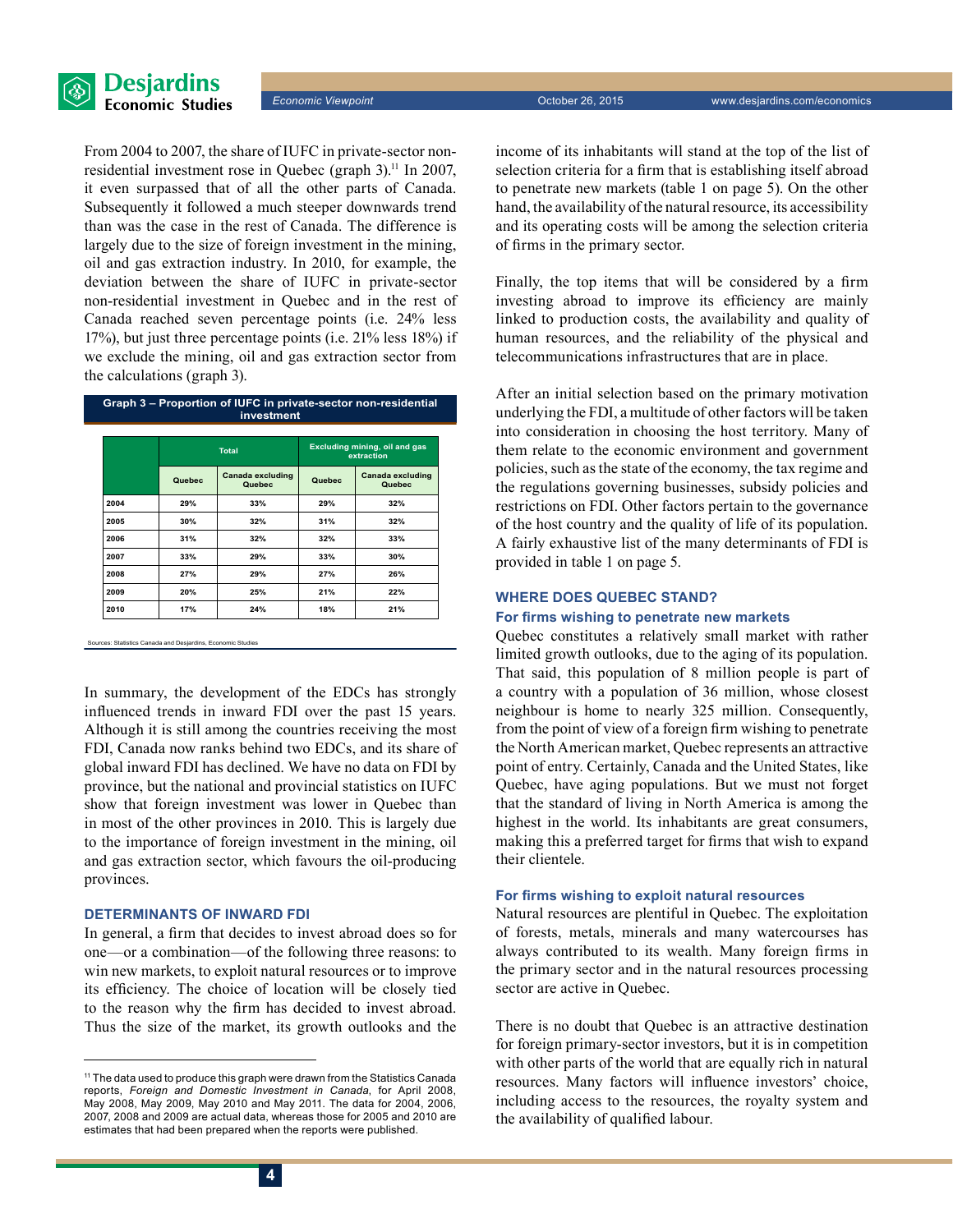

#### **Table 1 Determinants of foreign direct investment**

#### **Factors linked to the purpose of FDI**

*Markets* : size, growth potential, income level, proximity to the largest markets, level of urbanization, changes in demand *Resources* : availability of natural resources, access to resources, cost of resource exploration and exploitation

*Efficiency* : cost and productivity and availability of labour, availability and quality of infrastructures (buildings and land, transportation, education, research centres, telecommunications), availability and quality of utilities (electricity, water, etc.), cost and availability of financing

#### **Factors linked to the macroeconomic environment and to government policies**

*Macroeconomic environment*: price stability, economic growth, employment, exchange rate

*Socio-political environment*: political regime, social climate, demographics, standard of living, level of education

*Business environment*: tax regime, labour and capital subsidy policies, government support for research and development, efficiency of financial markets

*Trade policies* : openness to foreign trade, regional integration and access to regional markets, free-trade agreements *Regulations* : regulations governing competition, regulation of the labour market, the regulatory burden

*FDI regulations* : restrictions on FDI, level of discrimination between foreign and national firms, transparency and stability of policies

*Government policies* : environmental and immigration policies

#### **Factors linked to good governance and quality of life**

*Good governance* : state of public finances

*Quality of life* : cost of living, health services, accessibility and quality of education services, crime rate, level of corruption, climate, culture and recreation

Sources: Center for the Study of Living Standards, KPMG and Desjardins, Economic Studies

As is the case nearly everywhere in the world, in Quebec the natural resources are far from urban centres and often difficult to access. Facilitating that access would certainly have a positive effect on FDI, but it is expensive. Consequently, government investment in transportation infrastructures intended to improve access to natural resources must be subjected to strict cost-benefit evaluations. However, these are difficult to carry out due to the uncertainty surrounding investment outlooks, which depend on a host of factors, starting with global commodity prices.

As far as royalties are concerned, this is a complex issue. It is not enough to develop a system that is nationally and internationally competitive. It must also provide fair and equitable compensation in exchange for the natural resources, while not discouraging the exploitation thereof by the private sector.

Finally, the issue of qualified labour is a major issue in the primary sector: We already know that the labour force is aging rapidly throughout this segment of the economy, and that recruitment is becoming increasingly difficult in the mining, forestry and agriculture sectors.

#### **For firms wishing to improve their efficiency**

Quebec enjoys a stable socio-political environment, its population is highly educated, and it has a high standard of living. These factors already make Quebec a more attractive destination for FDI than countries where the economic, social and political climate is changeable. That said, in these respects, many provinces, states or countries of the world offer a profile similar to that of Quebec. Therefore, we must differentiate ourselves in other ways if we are to win out.

#### **Operating costs**

One of Quebec's advantages lies in businesses' operating costs. Every year, the firm KPMG produces a report comparing business operating costs in a hundred-odd cities in ten different countries.12 The operating costs that KPMG considers are those relating to labour, facilities (rent for office space or industrial premises), transportation, utilities, income tax and property tax. In 2014, Canada ranked

<sup>12</sup> KPMG, "Competitive Alternatives – KPMG's Guide to International Business Location Costs," 2014 edition, 70 p., [www.competitivealternatives.](http://www.competitivealternatives.com/reports/2014_compalt_report_vol1_en.pdf) [com/reports/2014\\_compalt\\_report\\_vol1\\_en.pdf](http://www.competitivealternatives.com/reports/2014_compalt_report_vol1_en.pdf). The ten countries are: Australia, Canada, France, Germany, Italy, Japan, Mexico, the Netherlands, the United Kingdom and the United States.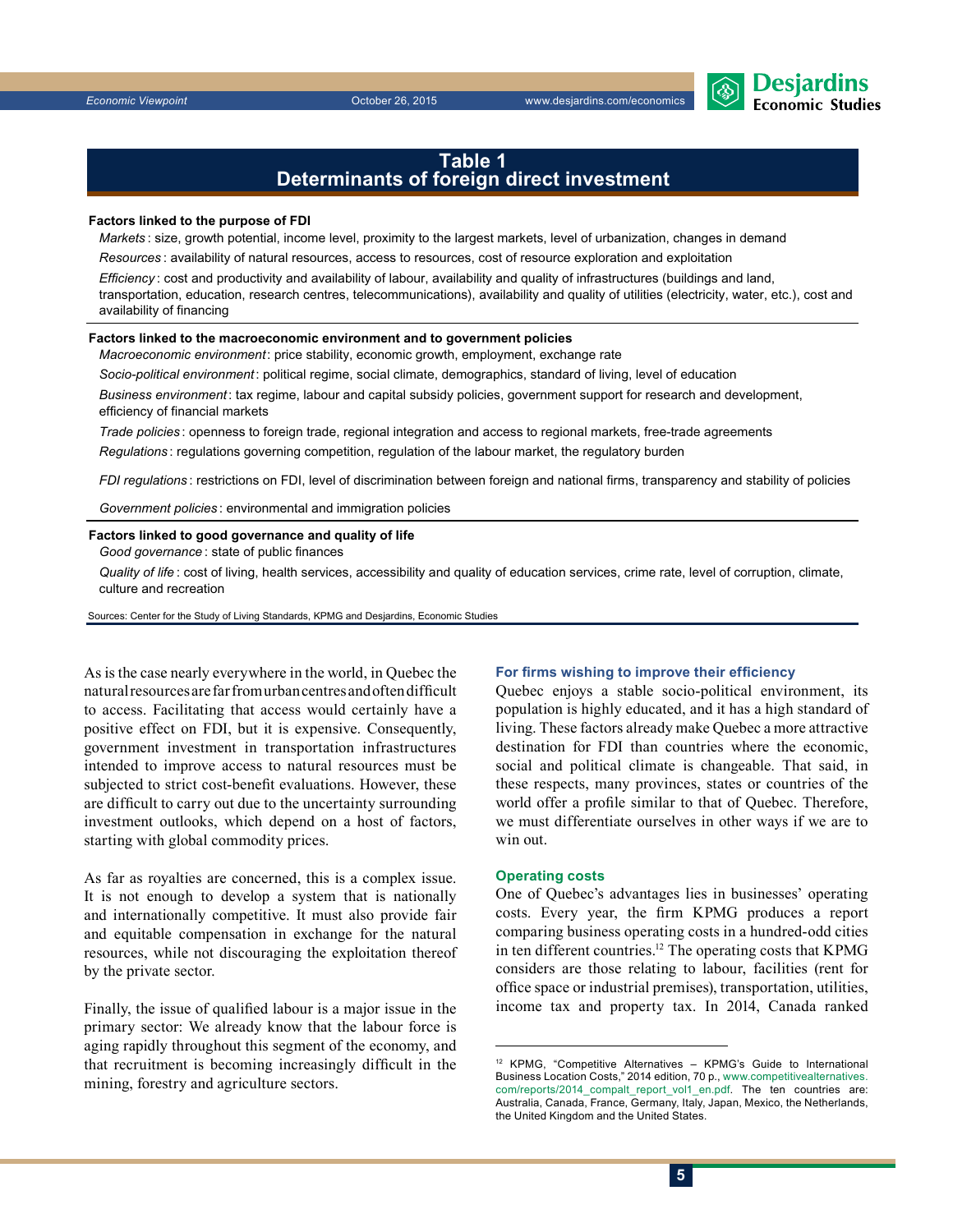



second, after Mexico, with operating costs 7.2% lower than those of the United States. Furthermore, Montreal stands in fourth place among the 36 cities with populations of over two million that are considered in the study, ahead of the other two Canadian metropolitan areas that are included in the ranking, i.e. Toronto and Vancouver.

#### **Tax regime**

KPMG also assessed the tax competitiveness of the countries and cities covered by the report.13 To that end, it compiled a total tax burden index (TTBI) in which the tax burden consists of corporate income tax (less tax incentives), property tax, capital tax, sales tax, various professional taxes at the local level and the labour costs required by law (i.e. the cost of legally required social welfare programs and other payroll taxes).

Of the ten countries covered by the study, Canada presents the lowest TTBI. Its total tax costs are nearly 50% lower than those of the United States. As far as cities go, Montreal is in third place out of the 51 metropolitan areas reviewed. It stands behind Toronto and Vancouver, however, which rank first and second respectively, contrary to the ranking for operating costs.

Montreal comes out on top, however, in terms of the digital services and research and development sectors. This is largely attributable to the significant tax incentives offered to businesses in those sectors by the provincial government. The issue of tax incentives will be examined in greater detail in the section of this paper that discusses strategies for attracting inward FDI.

#### **Industrial clusters and niches of excellence**

An industrial cluster is a geographic concentration of firms and institutions that collaborate with each other in a particular discipline, in order to share their expertise and resources. The existence of a solid industrial cluster in its field undeniably constitutes a source of appeal for a multinational corporation. It enables it to have access to specialized suppliers and labour and to be at the cutting edge of the most recent technologies used in its field. It also provides an opportunity for it to innovate in collaboration with the firms and research institutions of the cluster.

Quebec now has eight industrial clusters, created between 2006 and 2013, and a ninth one that is emerging (graph 4). Many of them now have a well-established

**Graph 4 – Industrial clusters in Quebec by year of creation**

| Name of cluster         | Year of<br>creation | <b>Industry</b>                               |
|-------------------------|---------------------|-----------------------------------------------|
| Aéro Montréal           | 2006                | Aerospace                                     |
| Montréal InVivo         | 2006                | Life sciences and healthcare technology       |
| TechnoMontréal          | 2007                | Information and telecommunications technology |
| <b>Action Montréal</b>  | 2007                | <b>Film and television</b>                    |
| Écotech Québec          | 2010                | <b>Clean technologies</b>                     |
| <b>Finance Montréal</b> | 2010                | <b>Financial services</b>                     |
| CargoM                  | 2010                | Logistics and transportation                  |
| <b>AluQuébec</b>        | 2013                | Aluminum                                      |
| mmode                   | 2015                | Fashion                                       |

Sources: Montreal clusters, mmode and Desjardins, Economic Studies

reputation around the world, so they constitute an asset for Quebec from the point of view of foreign firms that belong to these industries and that wish to invest internationally. And many clusters have subsidiaries of foreign corporations among their members.

Meanwhile, niches of excellence meet certain criteria, according to the Ministère de l'Économie, de l'Innovation et des Exportations. Each niche of excellence is a set of organizations with related and interdependent activities, which collaborate and compete with each other. They are grouped together in a defined territory and constitute a sector in which each region has managed to stand out thanks to particular areas of expertise and products, while employing qualified researchers and workers.<sup>14</sup> In short, they constitute an additional attraction for foreign investors.

#### **Transportation infrastructures**

For many firms, the quality of infrastructures, especially transportation infrastructures, is one of the most important criteria in choosing a location. In this respect, Quebec compares very unfavourably with many other jurisdictions. Years of under-investment have led to serious deterioration of the road network. The provincial government has started to remedy the situation in recent years with massive investments in renovating the network. However, the many construction sites that exist and those that will materialize during the construction of the new Champlain bridge and the replacement of the Turcot interchange could discourage some foreign investors.

<sup>13</sup> KPMG, "Competitive Alternatives – Special Report: Focus on Tax," 2014 edition, 44 p., [www.competitivealternatives.com/reports/2014\\_](http://www.competitivealternatives.com/reports/2014_compalt_report_tax_en.pdf) [compalt\\_report\\_tax\\_en.pdf](http://www.competitivealternatives.com/reports/2014_compalt_report_tax_en.pdf). <sup>14</sup> [www.economie.gouv.qc.ca/objectifs/informer/creneaux-dexcellence/.](http://www.economie.gouv.qc.ca/objectifs/informer/creneaux-dexcellence/)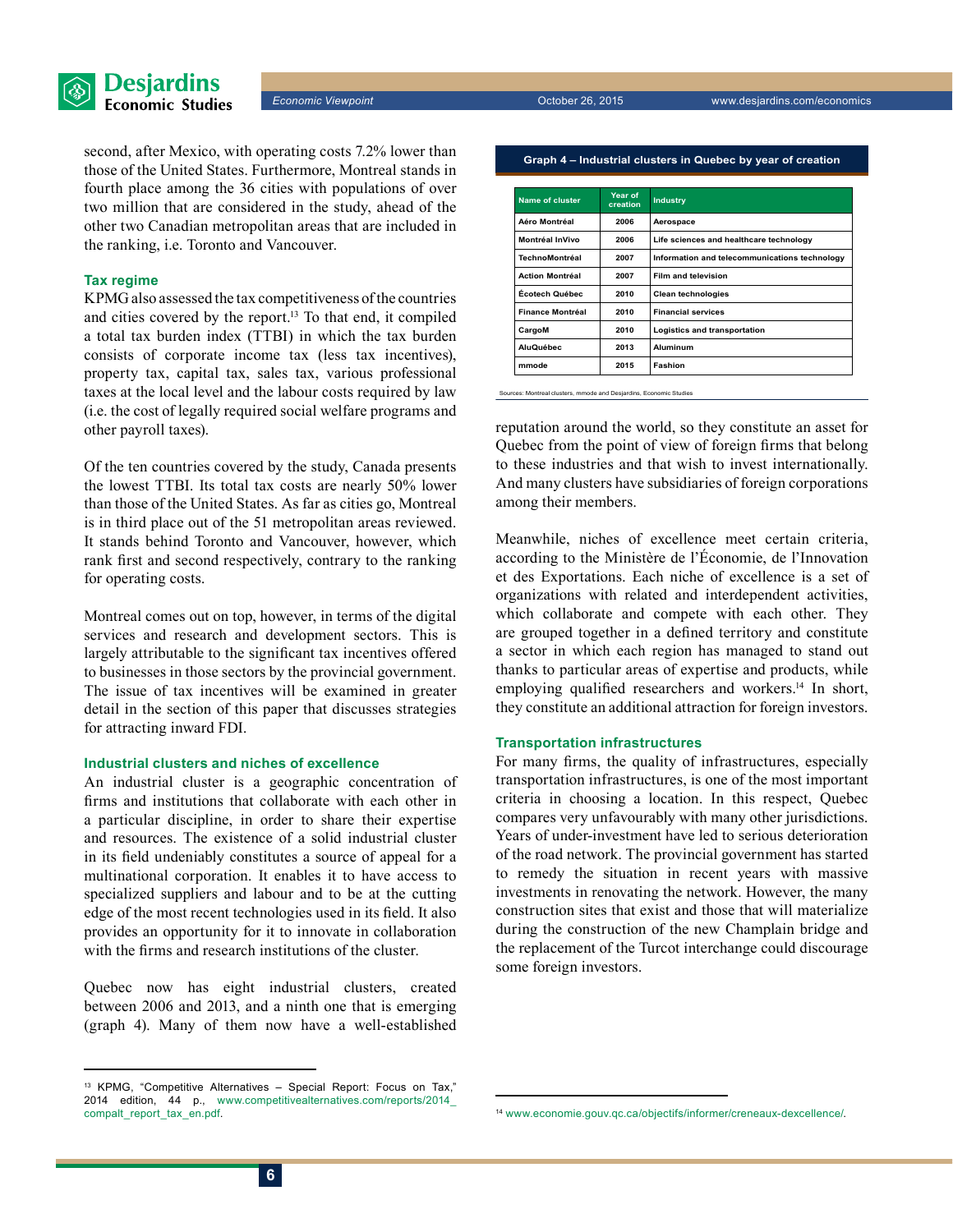*Economic Viewpoint* October 26, 2015 www.desjardins.com/economics



#### **Where should we place our bets to attract foreign investors?**

#### **Provincial initiatives**

#### **Tax incentives**

Tax incentives can be very effective in attracting foreign capital. As was previously mentioned, it is thanks to many tax assistance measures from the provincial government that Montreal is the city where the corporate tax burden is the lowest in the digital sector and in research and development, according to the KPMG study.

Thanks to these incentives, both of these sectors have seen extraordinary development in the past decade. Montreal is now recognized around the world for its expertise in the video game industry, for example; a cutting-edge sector that generates many high-quality, well-paid jobs.

But Quebec is not the only jurisdiction to offer tax assistance in this sector; it is rivalled by many other Canadian provinces and by a large number of U.S. states and cities abroad. Consequently, a race towards tax incentives has ensued.15

It is also not enough to assume that tax incentives have positive repercussions; we must check out the truth of the matter. There are numerous tax incentives that are likely to encourage FDI or IUFC in Quebec: the tax holiday for major investment projects, the investment tax credit, the tax credit for the production of multimedia titles (which the video game industry enjoys), the scientific research and experimental development tax credit, the tax credit for the development of e-business and the film or video production services tax credit.

The Commission d'examen de la fiscalité québécoise has evaluated the economic and tax repercussions of each of these incentives and has prepared recommendations regarding them, i.e. whether they should be continued or abolished, or whether certain adjustments should be made to them. To guarantee the quality of its evaluations as far as possible, the Commission has also proposed the use of a specific methodology.

#### **The tax regime**

The corporate tax burden is higher in Quebec than in the other Canadian provinces. The Commission d'examen de la fiscalité québécoise has recommended to the government that it eventually reduce the corporate tax rate from 11.9% to 10.0%.16 It has also suggested, by way of balance, that the investment tax credit be eliminated.17

Many analyses have shown that corporate income taxes have a major negative impact on business investment.<sup>18</sup> As for the investment tax credit, it has some disadvantages, in particular due to the fact that it applies only to tangible assets. It does not encourage businesses to increase their productivity by investing in the organization of work, marketing or employee training, for example.19 Lowering the corporate income tax rate would benefit around 90,000 businesses, while the investment tax credit currently benefits just 4,000 firms.<sup>20</sup>

By reducing its corporate tax rate to 10%, Quebec would offer the most competitive tax rate in Canada, along with Alberta.

#### **Promoting Quebec abroad and prospecting for foreign investors**

Many organizations, such as Montréal International, Québec International and Investissement Québec, have a mandate to attract foreign investors to Quebec. These organizations are very proactive. In 2011, the Communauté métropolitaine de Montréal (CMM) published an action plan for attracting foreign investors to the Greater Montreal region.21 The attraction process described in that plan is very detailed. It includes, first of all, describing the territory or neighbourhood in question with a view to attracting

<sup>&</sup>lt;sup>15</sup> Gouvernement du Québec, "Rapport final de la Commission d'examen de la fiscalité québécoise – Se tourner vers l'avenir du Québec," *Volume 3 – Un état de la situation*, Commission d'examen sur la fiscalité, March 19, 2015, p. 90, [www.examenfiscalite.gouv.qc.ca/uploads/media/](http://www.examenfiscalite.gouv.qc.ca/uploads/media/Volume3_RapportCEFQ.pdf) [Volume3\\_RapportCEFQ.pdf](http://www.examenfiscalite.gouv.qc.ca/uploads/media/Volume3_RapportCEFQ.pdf).

<sup>16</sup> Gouvernement du Québec, "Rapport final de la Commission d'examen de la fiscalité québécoise – Se tourner vers l'avenir du Québec," *Volume 1 – Une réforme de la fiscalité québécoise*, Commission d'examen sur la fiscalité, March 19, 2015, p. 244, [www.examenfiscalite.gouv.qc.ca/uploads/](http://www.examenfiscalite.gouv.qc.ca/uploads/media/Volume1_RapportCEFQ_01.pdf) [media/Volume1\\_RapportCEFQ\\_01.pdf](http://www.examenfiscalite.gouv.qc.ca/uploads/media/Volume1_RapportCEFQ_01.pdf).

<sup>17</sup> The 2015–2016 budget calls for the general corporate tax rate to be reduced by 0.1 percentage point annually starting in 2017, taking it to 11.5% in 2020. The government says it hopes to continue reducing income tax rates once economic growth accelerates: Ministère des Finances du Québec, "The Québec Economic Plan," March 2015, p. B.52, [www.budget.finances.](http://www.budget.finances.gouv.qc.ca/budget/2015-2016/en/documents/BudgetPlan.pdf) [gouv.qc.ca/budget/2015-2016/en/documents/BudgetPlan.pdf](http://www.budget.finances.gouv.qc.ca/budget/2015-2016/en/documents/BudgetPlan.pdf).

<sup>&</sup>lt;sup>18</sup> Gouvernement du Québec, "Rapport du groupe de travail sur l'investissement des entreprises – L'investissement au Québec : on est *pour*," March 13, 2008, p. 153-155, [www.groupes.finances.gouv.qc.ca/GTIE/fr/](http://www.groupes.finances.gouv.qc.ca/GTIE/fr/documents/Rapport_InvestissementENT.pdf) [documents/Rapport\\_InvestissementENT.pdf](http://www.groupes.finances.gouv.qc.ca/GTIE/fr/documents/Rapport_InvestissementENT.pdf).

<sup>19</sup> *Ibid*., p. 159-162.

<sup>&</sup>lt;sup>20</sup> Gouvernement du Québec, "Rapport final de la Commission d'examen de la fiscalité québécoise – Se tourner vers l'avenir du Québec," *Volume 1 – Une réforme de la fiscalité québécoise*, Commission d'examen sur la fiscalité, March 19, 2015, p. 246, [www.examenfiscalite.gouv.qc.ca/uploads/](http://www.examenfiscalite.gouv.qc.ca/uploads/media/Volume1_RapportCEFQ_01.pdf) [media/Volume1\\_RapportCEFQ\\_01.pdf](http://www.examenfiscalite.gouv.qc.ca/uploads/media/Volume1_RapportCEFQ_01.pdf).

<sup>&</sup>lt;sup>21</sup> Communauté métropolitaine de Montréal, "Plan directeur de l'investissement direct étranger du Grand Montréal 2011-2015," June 2, 2011, 38 p., [cmm.qc.ca/fileadmin/user\\_upload/documents/](http://cmm.qc.ca/fileadmin/user_upload/documents/20110602_PDIDE.pdf)  [20110602\\_PDIDE.pdf](http://cmm.qc.ca/fileadmin/user_upload/documents/20110602_PDIDE.pdf). It should be noted that the foreign investment discussed in this paper meets the definition of IUFC, rather than FDI. That is why, in this section, we speak of foreign investment, rather than IUFC or FDI.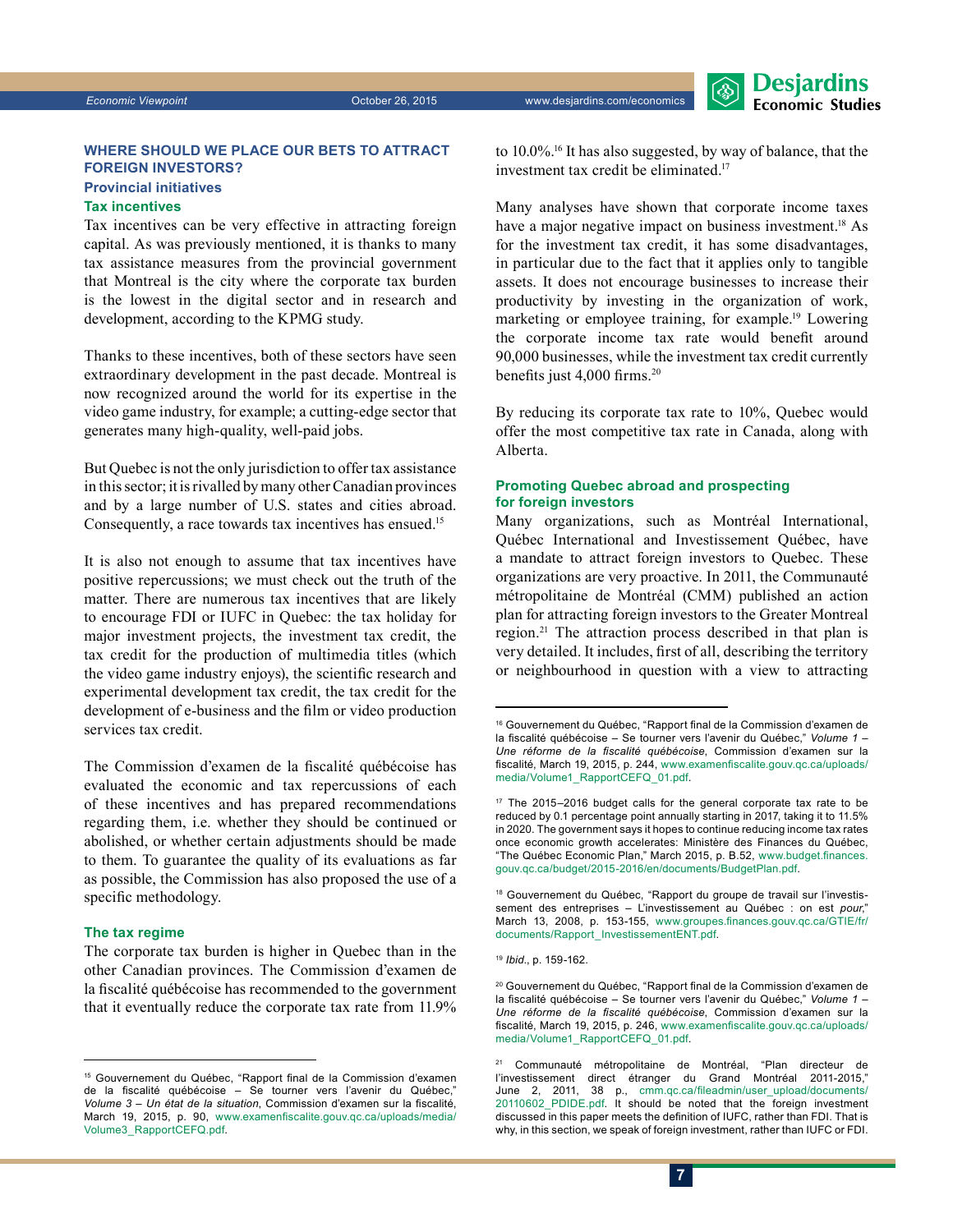

foreign investment (competitive advantages, opportunities for growth, etc.); promoting the territory or neighbourhood (brand image, mission abroad, etc.); targeting foreign firms that might be interested; and canvassing the targeted firms. The second phase of the process is to guide potential investors, which consists of informing them (about regulations, tax assistance, sources of funding, etc.) and advising them. If they do make the decision to invest, the process does not stop there; efforts are constantly made towards foreign subsidiaries (guidance and support) to encourage them to stay in the region and to invest in it.<sup>22</sup>

This process of attracting foreign investors is carried out in collaboration with all the players involved: the economic development corporations of the municipalities of Greater Montreal, Montréal International, Québec International, the industrial clusters of Montreal, Investissement Québec, the Ministère de l'Économie, de l'Innovation et des Exportations, the niches of excellence of Quebec, and Foreign Affairs, Trade and Development Canada, all across Quebec.

In its action plan, the CMM assessed, for each step of the attraction process, the extent to which collaboration among the players could be improved, and presented a number of recommendations in that regard. It also suggested improving the method used to measure the results achieved, and disclosing the results more transparently. In reality, what is important for us to know is the value of the impact of the foreign investments made in relation to the funds invested in the attraction process.

International competition for attracting foreign investors is fierce, and Quebec needs to showcase its advantages in order to succeed. But what emerges from the research on strategies for attracting FDI is that while organizations that promote their region are certainly useful, what really counts when foreign investors make their decisions is the business environment and climate of the region.<sup>23</sup> We also know that large metropolitan areas like Montreal exert a huge magnetic effect upon foreign investors, besides making an important contribution to the prosperity of neighbouring regions.

#### **National initiatives Free-trade agreements**

Free-trade agreements can encourage inward FDI. An example of this is the Comprehensive Economic and Trade Agreement (CETA) that Canada recently entered into with the European Union (EU). The agreement includes the obligation not to treat foreign investors less favourably than national firms, to guarantee foreign investors access to the national market, to prohibit restrictions on the nationality of company directors, to prohibit the imposing of conditions on investments (such as a percentage of national content) and to prevent the expropriation of foreign assets without compensation.<sup>24</sup>

As a result of the CETA between Canada and the EU, Quebec, like the other Canadian provinces, could benefit from increased foreign investment from European sources. However, this type of treaty must include provisions to preserve the rights of the parties to impose regulations and to implement their own public policy objectives. In other words, when it comes to investments, bilateral agreements must take into account the drawbacks of FDI, in particular risks relating to the sovereignty and security of the host country, which were discussed in the first part of this paper.

#### **Easing restrictions on FDI**

Canada is one of the OECD member countries that imposes the most restrictions on FDI. These are particularly severe in the communications, air transport and broadcasting sectors (graph 5). In its most recent note on growth outlooks in Canada, the OECD recommended that the barriers to FDI be reduced in these three sectors.<sup>25</sup> In fact, the OECD



<sup>24</sup> Desjardins, Economic Studies, *Economic Viewpoint*, "Canada–European Union Comprehensive Economic and Trade Agreement – An overview of the agreement, trade and advantages," April 22, 2015, p. 3, [www.desjardins.](http://www.desjardins.com/ressources/pdf/pv150422-e.pdf?resVer=1429702950000) [com/ressources/pdf/pv150422-e.pdf?resVer=1429702950000](http://www.desjardins.com/ressources/pdf/pv150422-e.pdf?resVer=1429702950000).

<sup>22</sup> *Ibid*., p. 8.

<sup>23</sup> Alexis Abodohoui *et al.*, "Managerial Analysis of the Attraction of FDI in Canada," International Journal of Business and Management, vol. 10, no. 3, February 27, 2015, p. 37, [www.ccsenet.org/journal/index.php/ijbm/](http://www.ccsenet.org/journal/index.php/ijbm/article/viewFile/43465/24862) [article/viewFile/43465/24862.](http://www.ccsenet.org/journal/index.php/ijbm/article/viewFile/43465/24862)

<sup>&</sup>lt;sup>25</sup> Organisation for Economic Co-operation and Development, "Economic Policy Reforms 2015 – Going for Growth," February 9, 2015, p. 156, [ifuturo.org/documentacion/EconomicPolicyReforms\\_OCDE.pdf.](http://ifuturo.org/documentacion/EconomicPolicyReforms_OCDE.pdf)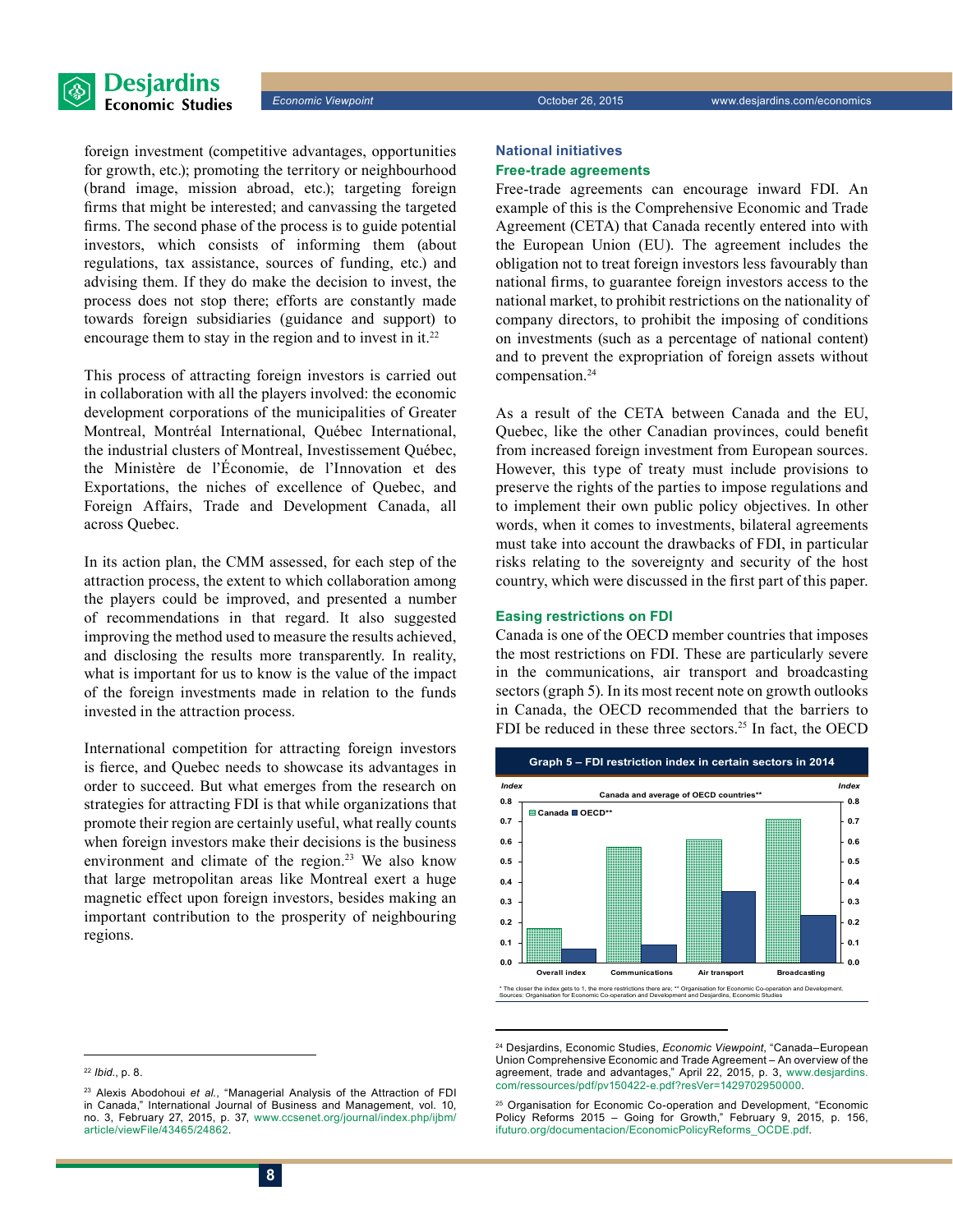has been advising Canada to reduce barriers to FDI for several years now. In the 2011 edition of its annual note on Canada, it wrote: "*Restrictions on foreign direct investment, remain higher than in the majority of OECD countries, discouraging productivity-enhancing capital deepening.*"26

In the telecommunications sector, public consultations were undertaken by the federal government in 2010, but apart from the lifting of foreign participation restrictions in Canadian satellite programs, nothing concrete has been done since then. In an article on restrictions on FDI and productivity in Canada, published by the Centre sur la productivité et la prospérité at HEC Montréal, the authors deplored the restrictions on FDI imposed on firms in the telecommunications sector as follows. The services provided by this industry are essential to the everyday activities of any organization, be it public or private. Therefore, by reducing the potential impacts of FDI, such restrictions delay the propagation of new technologies and the access to better-quality telecommunications services, at lower cost.<sup>27</sup>

The purpose of the restrictions that are imposed on inward FDI is to preserve national sovereignty and security and to minimize other drawbacks of an economic nature. They should not, however, uselessly hinder the operations of national firms. Restrictions on FDI should, as is the case for tax assistance, be subjected to an assessment intended to determine to what extent they attain their objective, and at what cost.

#### **Conclusion**

Quebec is an appealing destination for foreign firms, whether they wish to capture new markets, exploit natural resources or improve their efficiency. It has some major assets, in particular the existence of numerous, solid industrial clusters, well-organized niches of excellence, and relatively low operating costs for businesses. However, the struggle to attract foreign investment is bitter, and other provinces, states and countries also have a lot to offer.

There are many ways to improve Quebec's competitiveness in the race to attract foreign investment. Governments can offer ad hoc tax assistance, reduce the corporate income tax rate, promote Quebec, prospect for investors, enter into free-trade agreements and reduce restrictions on foreign direct investment. Each of these strategies entails benefits and drawbacks that are important to consider, because while Quebec does need to attract investment, it also needs to gain a clear benefit from it.

<sup>&</sup>lt;sup>26</sup> Organisation for Economic Co-operation and Development, "Economic Policy Reforms 2011 – Going for Growth," p. 78, [taxwatch.org.au/ssl/CMS/](http://taxwatch.org.au/ssl/CMS/files_cms/207_OECD%20-%20Economic%20reform%20-%20full.pdf) [files\\_cms/207\\_OECD%20-%20Economic%20reform%20-%20full.pdf](http://taxwatch.org.au/ssl/CMS/files_cms/207_OECD%20-%20Economic%20reform%20-%20full.pdf).

<sup>&</sup>lt;sup>27</sup> Kristelle M. Audet and Robert Gagné, "Ouverture aux investissements directs étrangers et productivité au Canada," *Centre sur la productivité et la prospérité*, HEC Montréal, October 2010, p. 74, [cpp.hec.ca/cms/assets/](http://cpp.hec.ca/cms/assets/documents/recherches_publiees/PP-2010-01_IDE_FRA_VC.pdf) [documents/recherches\\_publiees/PP-2010-01\\_IDE\\_FRA\\_VC.pdf](http://cpp.hec.ca/cms/assets/documents/recherches_publiees/PP-2010-01_IDE_FRA_VC.pdf).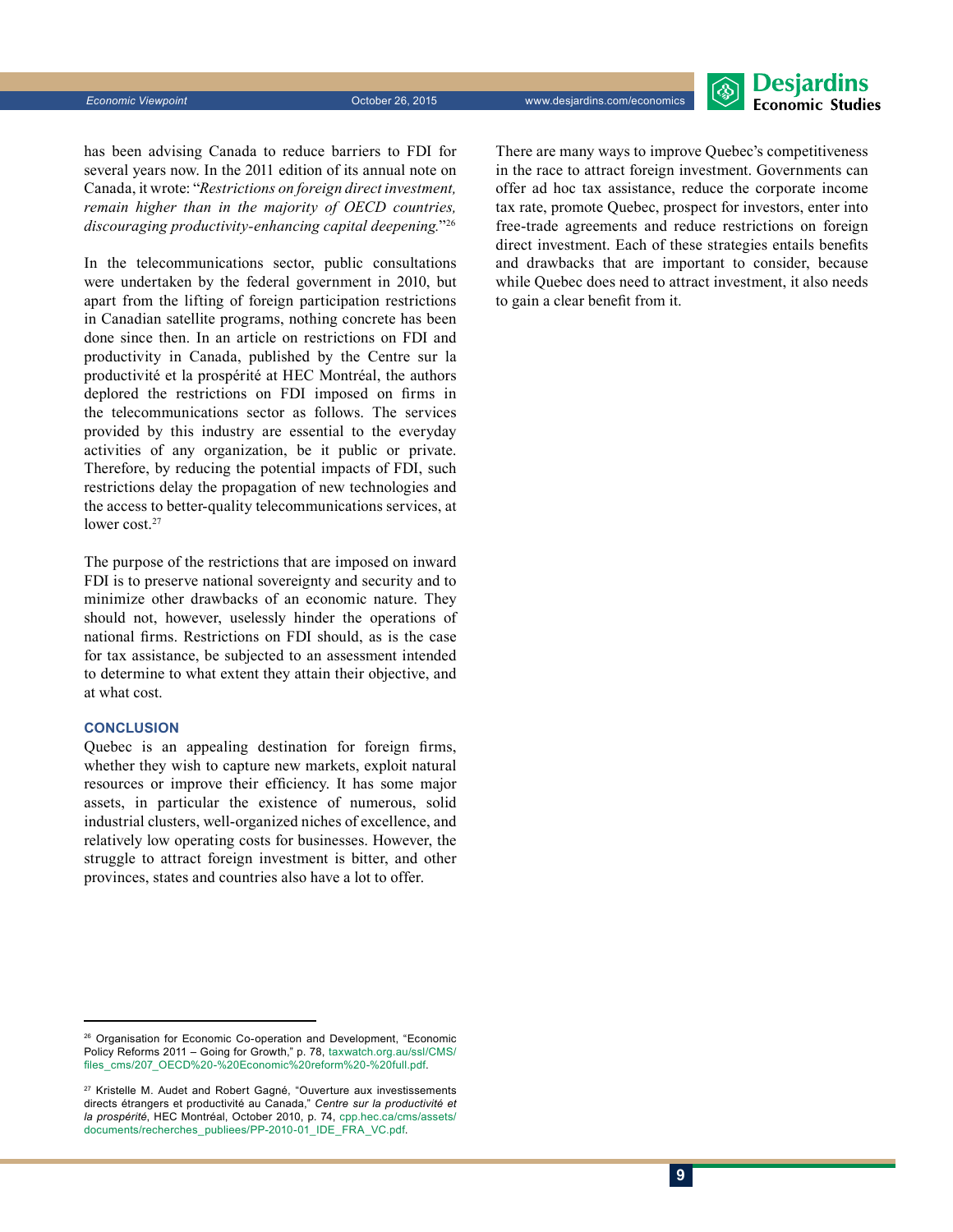only want to guarantee their supply of commodities; they also want to make sure that trade outlets exist for their products.

### **Appendix FDI trends around the world and in Canada**

#### **Global trends in FDI**

After falling at the beginning of the 2000s due to the global economic slowdown that followed the bursting of the technology bubble, FDI resumed an upwards trend and reached US\$2,000B in 2007 (graph A). The financial crisis that occurred in 2008 and the ensuing recession of 2009 led to a decline in FDI during those two years. It has recovered some ground since then, but has not returned to where it was in 2007.



The structure of FDI has evolved a great deal since the beginning of the 2000s. At the start of the millennium, the vast majority of investments (i.e. 81%) were carried out in the developed countries (graph B, inward FDI). Since then, many EDCs have become preferred investment destinations for firms based in the developed countries, as they offer an opportunity for those firms to

Sources: United Nations Conference on Trade and Development and Desjardins, Economic Studies **Graph B – Distribution of FDI according to countries' level of development 81 12 88 51 49 33 67 61 39 39 61 19 0 10 20 30 40 50 60 70 80 90 100 Emerging and developing countries Developed countries Emerging and developing countries Developed countries 0 10 20 30 40 50 60 70 80 90 100 2000 2010 2013 Inward FDI** *In % In %* **Outward FDI**

reduce their production costs and access a broad market. In 2010, EDCs welcomed slightly over half of total FDI, and in 2013 their share of it reached 61%.

Meanwhile, we have observed a significant increase in FDI carried out by the EDCs. Their share of global outward FDI climbed from 12% in 2000, to 39% in 2013 (graph B, outward FDI). China, for example, which ranked 33rd among source countries of FDI in 2000, stood in 3rd place in 2013. Similarly, the Russian Federation is now among the ten largest investors in foreign countries, having shot up from 28<sup>th</sup> to 4<sup>th</sup> place during the same period (graph C).



Emerging countries like China need commodities in order to develop. In 2014, approximately 20% of China's

But Chinese investments abroad are not limited to that sector. In that same year, 17% of China's outward FDI went to the commerce sector. Chinese entrepreneurs not

SAR: Special Administrative Region Sources: United Nations Conference on Trade and Development and Desjardins, Economic Studies

FDI was carried out in the mining sector.\*

**Desjardins Economic Studies** 

*Economic Viewpoint* October 26, 2015 www.desjardins.com/economics

<sup>\*</sup> National Bureau of Statistics of China, "Statistical Communiqué of the People's Republic of China on the 2014 National Economic and Social Development," February 26, 2015, [www.stats.gov.cn/english/](http://www.stats.gov.cn/english/PressRelease/201502/t20150228_687439.html) [PressRelease/201502/t20150228\\_687439.html](http://www.stats.gov.cn/english/PressRelease/201502/t20150228_687439.html).